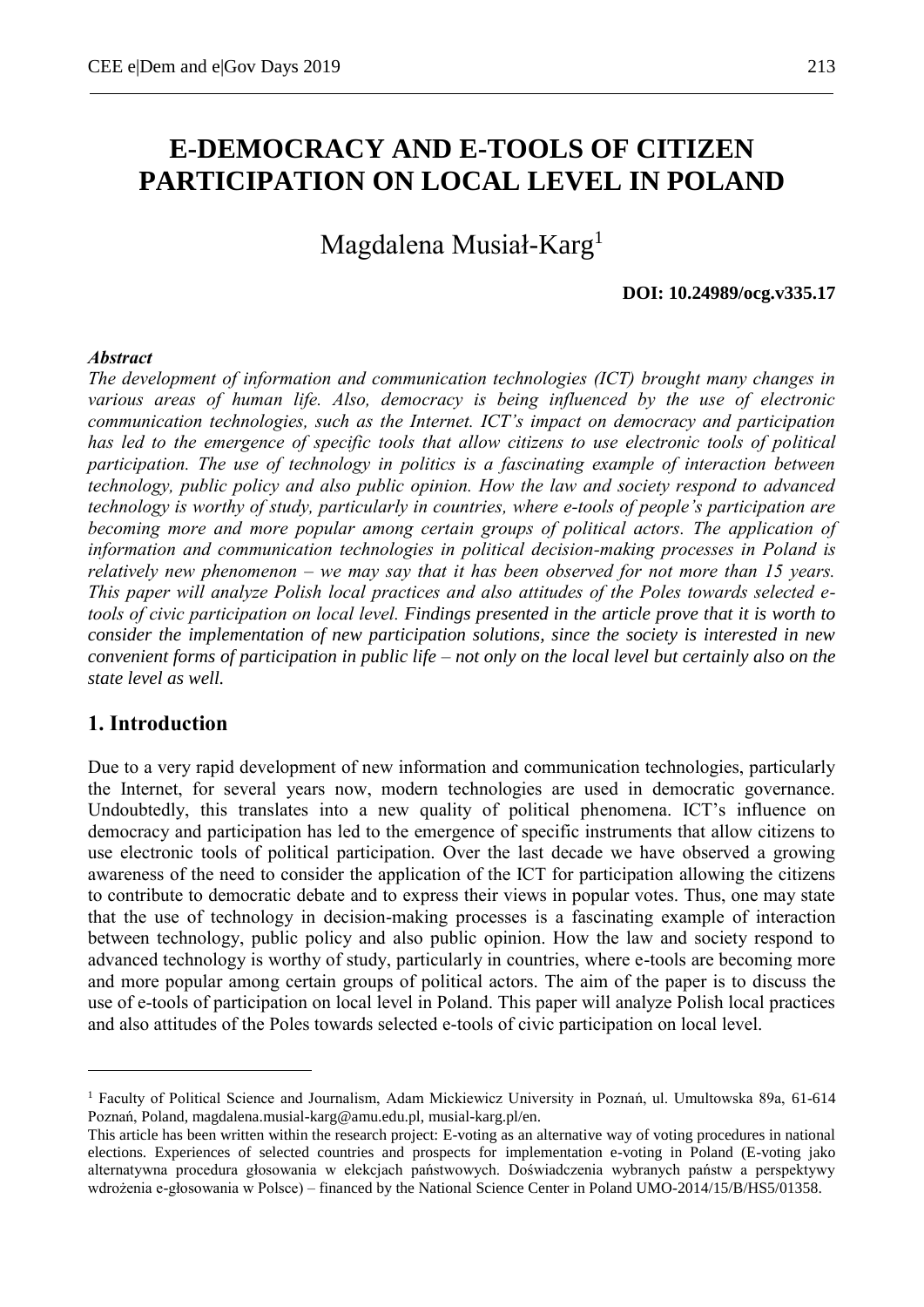# **2. Defining e-democracy**

While describing the influence of modern technologies on the democratic system, it should be emphasized that the literature presents a major diversity as regards the understanding of *electronic democracy*.

*Electronic democracy* is a form of democratic practice which uses new information and communication technologies. *E-democracy* enables citizens of a given country to influence political decision making through direct and indirect democracy while using modern information technologies.

A very interesting understanding of e-democracy has been presented by Tero Päivärinta and Øystein Sæbø who defined *e-democracy* as a form of using information and communication technologies (ICT) in political debates and decision making. Päivärinta and Sæbø have emphasized that, on the one hand, new (electronic) means of political activity complement traditional channels<sup>2</sup>, and on the other, they are treated as their counterbalance [19]. Considering rapid development of ICT and their use in various fields of social life, we may conclude that the perception of new technologies as complementary to traditional forms is more appropriate in this context. This can be supported by examples of e-democracy initiatives which have become popular in recent years. Additionally, the support for electronic governance is also provided by local communities [6, 21], and international communities [4], which expresses faith that new technologies have the potential to increase the level of democracy [19].

# **3. E-participation and major e-participation tools**

The use of ICT by public institutions does have an impact on the contemporary democracy, and new information and communication technologies may enhance the centrality of citizens in their relations with state structures. ICT are also capable of stimulating civic activity, create conditions for enhancing public debate, and reduce social and political exclusion.

Engaging citizens in policy-making is an important aspect of what is sometimes called "good government" or "citizen-centric government". The use of information and communication technologies to gather and analyze public input is expected to stimulate public deliberation.

1

<sup>2</sup> Such as *face-to-face* or single sided media communication (e.g. radio or television).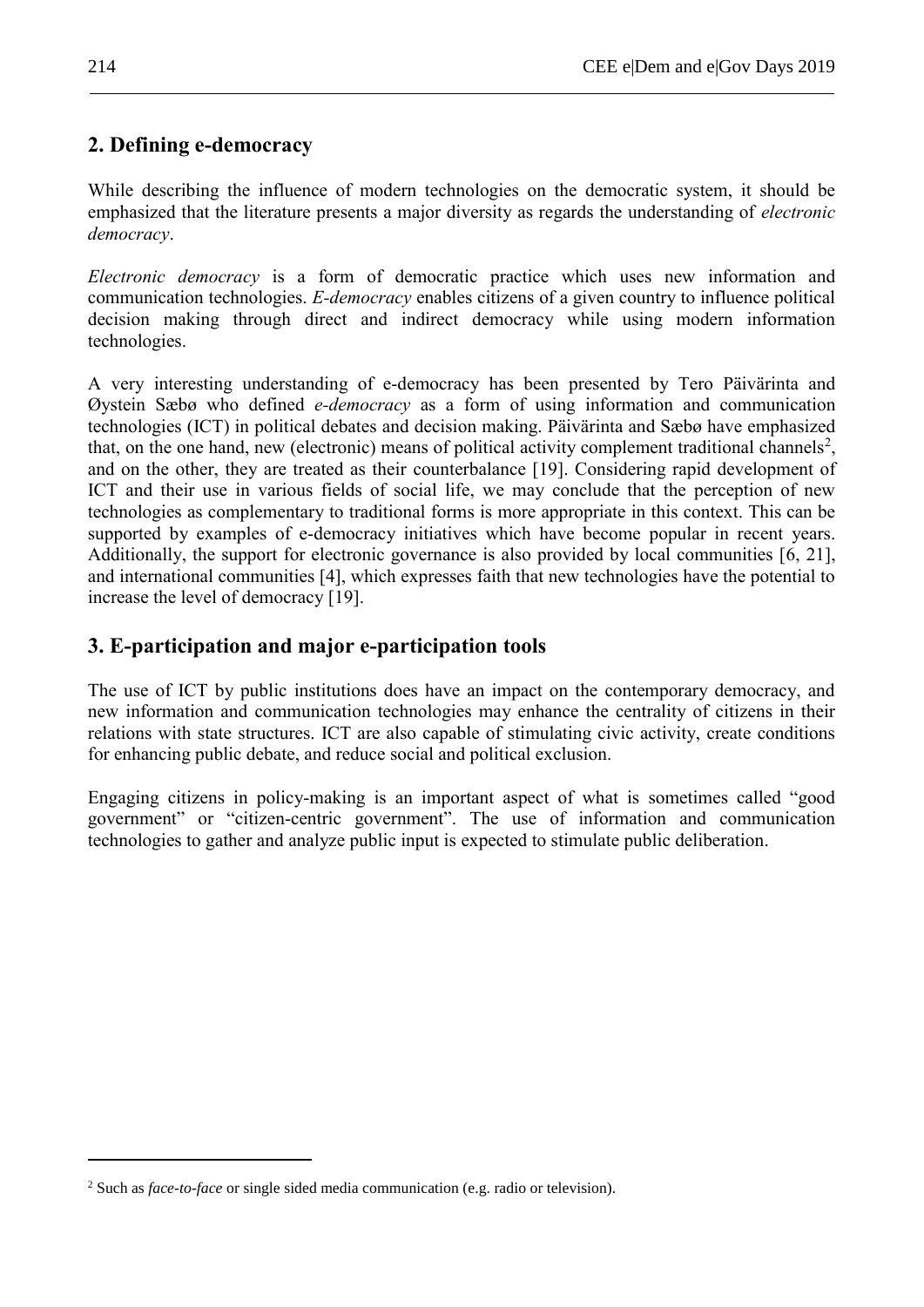

**Chart 1. Main use of e-participation tools in political process** Source: own materials based on: van Dijk, 2012.

For many theoreticians, the use of ICT for e-democracy translates into larger than previously engagement of citizens who, while having modern technologies available, may become more engaged in political processes, in particular participative democracy. However, attention should be drawn to the fact that the use of ICT in democracy changes the role of governments (limitations), and consequently increased citizen activity (direct democracy) [2]. The phenomenon of enhanced engagement of citizens in the political life through ICT has been described by Jan van Dijk, who described such civic activity as electronic participation (e-participation) [24].

Jan van Dijk defines e-participation as "*the use of digital media to mediate and transform the relations of citizens to governments and to public administrations in the direction of more participation by citizens*" [25]. While referring to specific phases of the political process, van Dijk distinguishes several e-participation forms that can be used in political decision-making. The author emphasizes that during the first phase of agenda setting, political representatives do not only inform citizens about their activity at the official government website but also invite them to express their views about on going and planned political actions. Moreover, political representatives encourage the society to present their ideas, suggest changes etc. Although provision of information is the most often used application of ICT tools, it is not sufficient to talk about e-participation. Thus, we need to add the engagement of citizens in the process. For this reason, it is becoming more popular to enable citizens to influence their legal representatives through, for instance, e-petitions<sup>3</sup>. Today, in the Internet Era, the technological advancement has enabled to set up online consultations, discussions at web-based forums and social media portals. Those are referred to by van Dijk as the second phase of the political process, namely drafting a decision. Suggestions and comments

1

<sup>&</sup>lt;sup>3</sup> Scotland is a good example of that, since citizens can fill out on-line petition forms.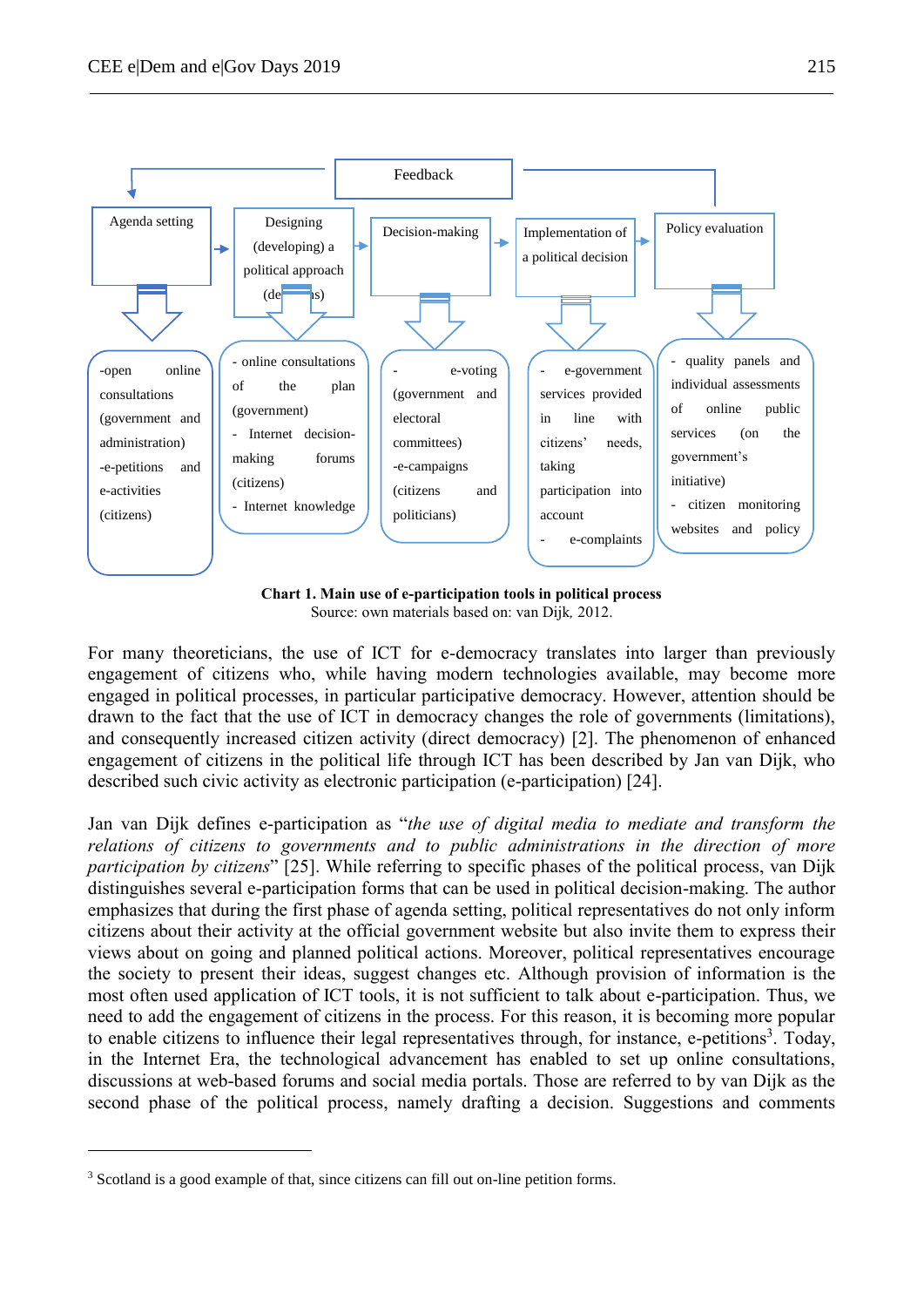expressed by attendees of electronic discussions may play an important role, inter alia, while developing final bills or detailing political agendas in a specific areas [23; 26; 1; 8].

As regards decision making and the use of ICT, two forms of participation are referred to: electronic voting (elections, referenda, opinion polls) and e-campaigning. A very good example confirming the efficiency of e-campaigning were presidential campaigns by Barack Obama. Apart from politicians, citizens too can use the potential of e-campaigning, for instance to put pressure on the government. It is worth mentioning that recently one of the most popular applications of ICT are decision making decision-support systems, that are designed to facilitate the selection of the "most suitable' candidate or political group, and help citizens to make the best decision concerning their ideas and interests during a referendum [3].

While describing another stage, namely the policy execution, van Dijk highlights that the ICT can not only be used by the government to "detect" crime, e.g. in the Internet, but also the government can use the ICT to request assistance from citizens and ask them to report all kinds of offences and inform about irregularities in the functioning of public institutions using electronic tools, such as websites, special electronic town kiosks, mobile phones etc. Suh snitching forms to secure public order have become increasingly popular, for example *Fix My Street* portal in Britain (http://www.fixmystreet.com/). It can be used to contact relevant institutions and notify them about road damage and request its repair.

As regards e-participation in policy evaluation we may distinguish various activities aimed at providing institutions with feedback regarding the quality of services provided. Special panels (tabs) at websites of those public institutions or automatic forms are used by citizens to express their opinion about a service. Those tools are frequently used by local government institutions and may contribute to continual improvement of service supplied [24].

Jan van Dijk noticed that various forms of e-participation are most frequently used for agenda setting and policy preparation. Policy evaluation is a second area of using electronic tools, mainly through citizen and civic organization initiatives. However, at the stage of actually making a decision and implementing it, the scope of using e-participation seems to be limited most probably due to the fact that the government are unwilling to let citizens participate in the process. It is worth adding that the true test of e-participation in the context of democracy is the influence of eparticipation on political decisions. Therefore, as previously mentioned, the use of e-tools and increased engagement of citizens in this particular area is rather scarce [12].

As Sławomira Hajduk [7] notices, J. Ramon Gil-Garcia and Fernando Gonzalez-Miranda define eparticipation as citizen engagement in public decisions supported by the use of the Internet [5]. Gil-Garcia and Gonzalez-Miranda distinguish several channels used for e-participation, such as local government blogs, chats with government representatives, and discussion forums [5; 7]. Of course, the range of e-tools of civic participation is longer [24]. Hajduk recalls enumeration made by Dimitris Zissis, Dimitrios Lekkas, Anastasia-Evangelia Papadopoulou [26], who also mention the following tools: webcasts, FAQ, decision-making games, e-panels, e-petitions, e-deliberative polling.

Opportunities created by e-participation tools give hope for counteracting such problems of contemporary democracy as lack of trust in the government, faint interest in politics and low level of active citizenship. On the other hand, however, such solutions are occasionally criticized by the political class in many CEE countries. Despite doubts related to e-tools of civic participation, we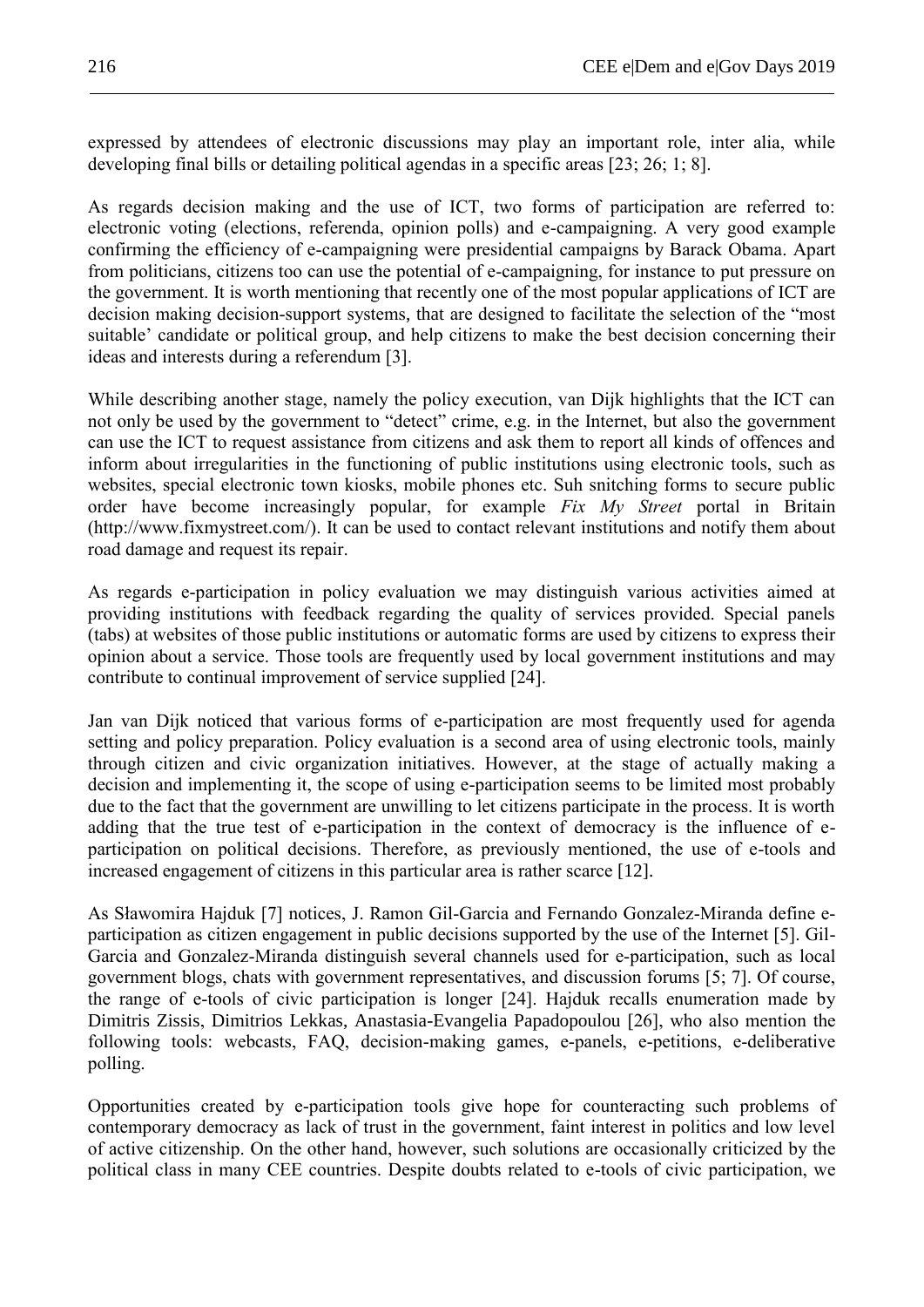may assume that the practice of using them in a number of countries in the world (Estonia, Switzerland, Norway ect.) will also prompt the inexperienced countries – to develop more interest in such tools, as well as to implement pilot projects and test those solutions

## **4. Attitudes of Poles towards e-participation tools at the local level**

Positive experiences with the implementation and operation of e-voting in Estonia, Switzerland, Norway and other countries, have led to a discussion on new forms of participation in elections in many countries [15]. Also in Poland, at least for the past 10 years, a debate on implementation Internet voting has been conducted before every national election.

The application of information and communication technologies in political decision-making processes in Poland is relatively new phenomenon – we may say that it has been observed for not more than 15 years. The most popular forms of the application of ICT in political field are: electronic social consultations or choosing the projects within the process of participatory budgeting. One may not forget about the use of internet voting in pre-elections before presidential election in Civic Platform party in 2007 [16; 10].

In Poland there is no electronic voting system used in national or local elections. However, there are online social consultation tools such as e-mails and mailing lists, internet groups and forums, internet telephony (e.g. skype) and e-surveys, as well as websites that allow petitions to be submitted or websites designed specifically for social consultations. In addition, special portals are created that allow various institutions to consult many legal acts and other documents defining public policy [13; 17].

It should be stressed, there is no direct legal basis for using a participatory budget [18]. There are no regulations that would oblige the local authorities to co-create the budget project with the participation of residents or consult the final decision with them. However, there is no provision that, prohibits it [22].

It seems that the rapid development of new technologies, which can also be seen in the public domain, translates into a growing awareness among citizens (especially younger generations) of benefits of using the ICT in public services and administration. A growing variety of online services provides citizens with access to broad public services offered over the Internet. Such a provision of services generates measureable benefits for citizens, as well as the public administration. It improves contacts between citizens and public institutions at all levels.

Thus, we may assume that all the above mentioned conditions can influence the openness of the society towards new methods of participation on the local level. It is worth mentioning that citizens in Poland are generally open to the idea of adopting or using new electronic procedures (ebudgeting, e-consultations, e-elections, e-referendums on local level) mostly due to the fact that they are more convenient for them. As this paper focuses on the online variety of electronic tools of civic participation, the findings below are based on the surveys carried out in 2018 (April and May) on a group of 1231 people who made up a representative random sample of adult residents of Poland.

The survey involved 681 women (55.3%) and 550 (44.7%) men. The surveyed were residents of Poland at the age of 18–65+. Surveys varied regarding residence of subjects (443 people (36%) from rural areas, the reminder from cities, of which 185 people (15%) from cities up to 20 thou.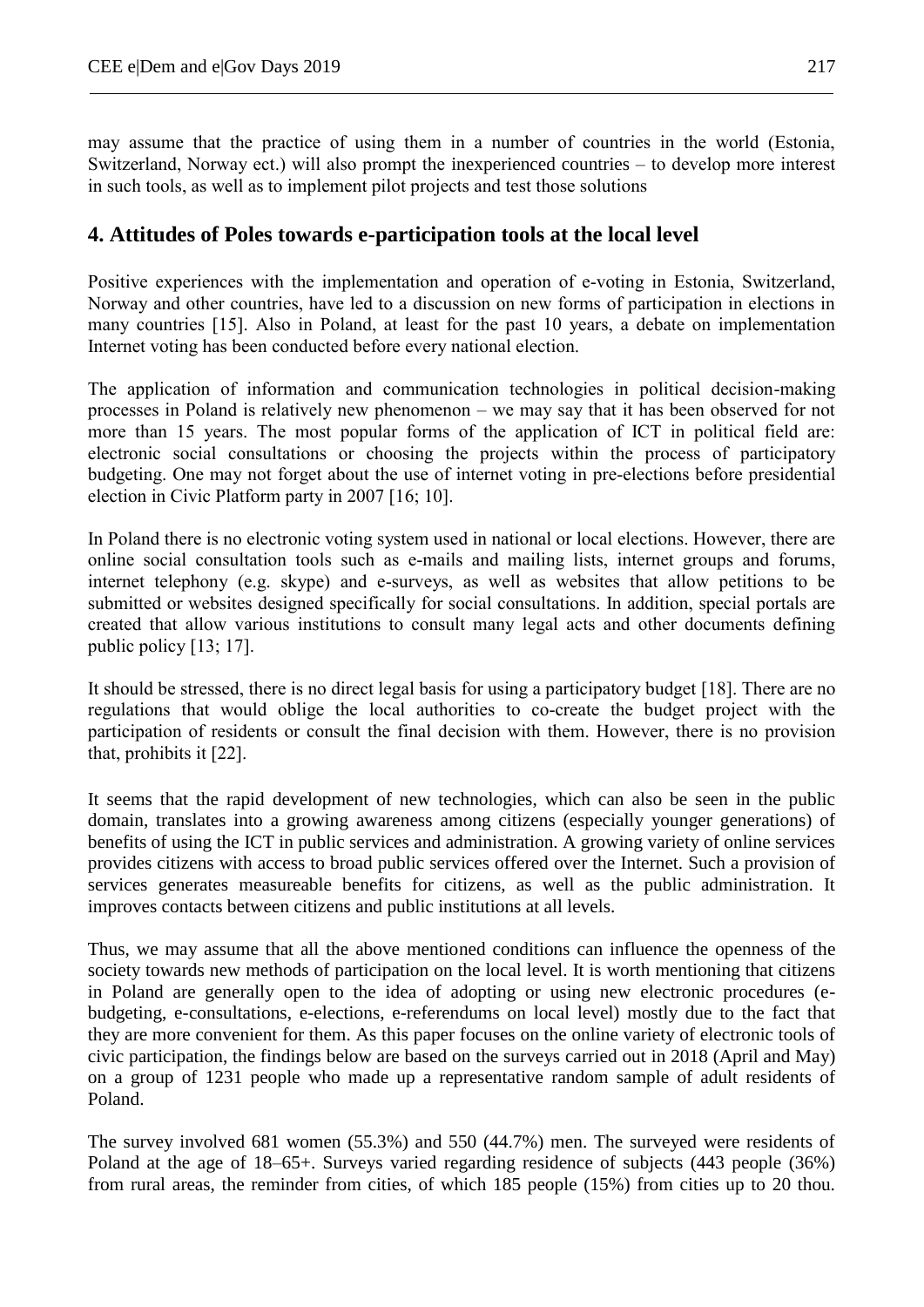inhabitants, 221 (18%) from cities of 20–100 thou. inhabitants, 123 people (10%) from cities of 100–200 thou. inhabitants and 259 people (21%) from the largest cities above 200 thou. inhabitants), as well as regarding their age: 81 people (6.6%) at the age of 18-24, 212 people (17.2%) at the age of 25-34, 210 (17.1%) at the age of 35-44, 167 people (13.6%) at the age of 44- 54, 195 people (15.8%) at the age of 55-64, and 366 people (29.7%) at the age of above 65 lat. The survey also took into consideration education and declared political orientation (right / center / left), which in the opinion of the author could have influenced their opinions regarding the use of electronic participation tools.

A study on the percentage of the respondents who approve having Poland adopt electronic means of local participation found that a total of 72.4% of the respondents either "strongly" or "mildly" favor the solution and that 17.2% oppose the option. In times of very dynamic development of ICT it seems to be something natural that people accept new ways of taking part in politics. In view of rapid advances in IT, widespread Internet access and technological progress in nearly every area of human life, one may presume that voters will want to see innovations also in their participation in public life possibilities to make them more accessible and convenient.

| <b>Ouestion</b>                                                                                                                        | <b>Strongly</b><br>opposed | <b>Mildly</b><br>opposed | <b>Undecided</b> | <b>Mildly</b><br>in favor | <b>Strongly</b><br>in favor |  |  |  |
|----------------------------------------------------------------------------------------------------------------------------------------|----------------------------|--------------------------|------------------|---------------------------|-----------------------------|--|--|--|
| Do you approve introduction of electronic tools<br>participation in<br>decision-making<br>of<br>civic<br>processes on the local level? | 8.4                        | 8.8                      | 10.4             | 41.3                      | 31.1                        |  |  |  |
| Do you approve introduction of the following tools supported by the internet solution?                                                 |                            |                          |                  |                           |                             |  |  |  |
| participatory e-budgeting                                                                                                              | 7.9                        | 11.3                     | 14.2             | 46.8                      | 19.8                        |  |  |  |
| e-consultation                                                                                                                         | 6.8                        | 8.2                      | 16.1             | 38.2                      | 30.7                        |  |  |  |
| local e-referendum                                                                                                                     | 11.5                       | 10.1                     | 20.1             | 36                        | 22.3                        |  |  |  |
| local e-elections                                                                                                                      | 14.2                       | 12.8                     | 20.5             | 30.3                      | 22.2                        |  |  |  |
| local e-initiative                                                                                                                     | 12.4                       | 7.5                      | 18.9             | 35.2                      | 26                          |  |  |  |

#### **Table 1. Percent distribution of responses to the question: "Do you approve introduction of electronic tools of civic participation in decision-making processes on the local level?"** Source: own conclusions based on survey findings.

While analyzing data from table 1 we can see that as many as 72.4% of the surveyed gave positive answer (total answers "strongly in favor" and "mildly in favor") to the question about the support of introducing electronic participation tools on the local level.

As regards the introduction of specific electronic tools, the surveyed gave similar answers, with the largest number of people supporting the implementation of e-voting on the citizen budget and electronic public consultations. In the case of a local referendum and local initiative, public support was high, respectively 58.3% and 61.2%. According to the analysis, the introduction of electronic voting for local elections raised major doubts, with only 52.3% of the surveyed supporting the solution. It should be noted that 27% of the surveyed were against the solution (total answers "strongly opposed" and "mildly opposed"). Over 20% of them were uncertain. It seems that "hard" institutional solutions raise major doubts among respondents (contrary to consultations, budget and initiatives which are perceived as more opinion forming tools rather than decision making – as it is with elections). Therefore, we may assume that the surveyed prefer to have consulting tools which do not imply final decision making. This might be the result of lower trust in new electronic tools comparing to traditional ones.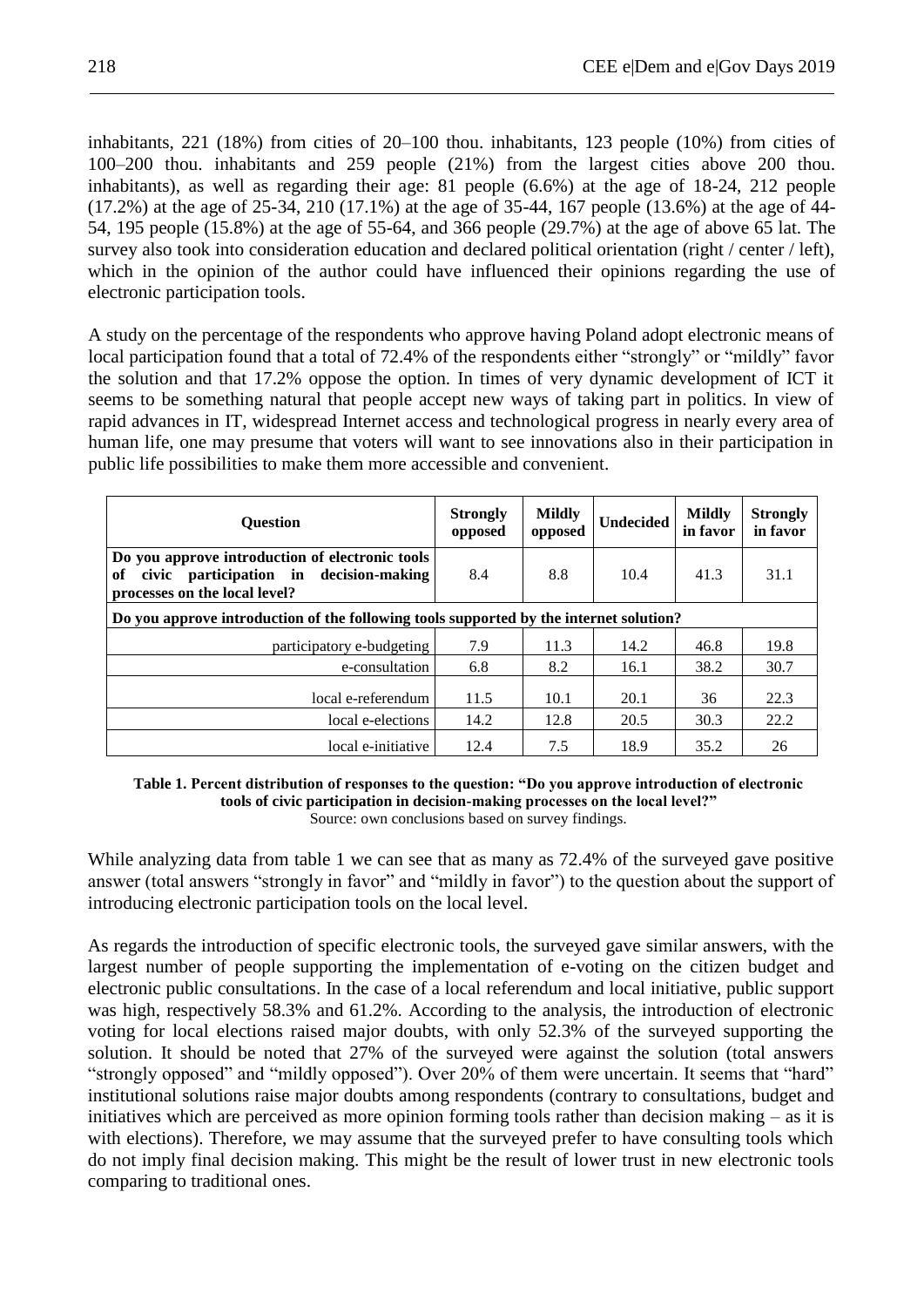It is also worth drawing attention to the fact that findings of the survey show that in the case of general questions about their support to the introduction of e-participation tools on the local level, the electorate is much more enthusiastic, since 72.4% responded in favor (total "strongly in favor" and "mildly in favor"), and 17.2% of surveyed people opposed ("strongly opposed" and "mildly" opposed") and 10.4% were undecided. When the same question applies to specific e-participation tools, the survey showed much lower number of those in favor, on average 61.5% (average "strongly in favor" and "mildly in favor" for all e-tools) and more people were undecided – 18%.

Considering the ideological inclinations of the surveyed (left/center/right), the author of this paper assumed that citizens with centrist or leftist political orientation are more inclined to use electronic tools of participation. In recent years, politicians of these parties at least on several occasions expressed their support towards e-participation tools, believing that involving in public life via Internet is more comfortable for citizens (particularly for those living abroad) and that it has the potential to improve the level of development of civil society. In addition to that, supporters of centrist and liberal parties are younger and better educated than supporters of other parliamentary parties in Poland.

Considering the results of the survey with respect to the ideological inclinations of the surveyed (left/center/right), it is worth noting three issues that distinguish the respondents and that appear to be of significance:

- firstly, the majority of the respondents across all groups would like to see the option of electronic tools of participation made available on local level – this amounts to 69.6% of the left-wing respondents, 68.5% of the centrist voters, 51.5% of the right-wing respondents, and 61.4% of those who do not define their political views;
- secondly, the most diverse opinions were noted among the respondents who declared themselves to be leftist as well as those defining themselves as rightist. While 68,5% of the former spoke in favor of e-voting, 51.5% of the rightist voters shared their opinion. The difference between the two amounted to 18.1 percentage points. Furthermore, 15.5% of leftist voters expressed a reluctance to having e-tools of participation in Polish local identities. This view was shared by 26.1% of rightist voters (the difference on the issue between the left and right of the political spectrum amounted to 10.6 percentage points);
- thirdly, the smallest divergence in the proportions of responses in favor of e-tools (1.1 percentage points) was found between the leftist (69.5%) and the centrists (68.5%). Note that the two groups practically did not differ in the distribution of negative responses, which added up to 15.5% and 15.6% respectively.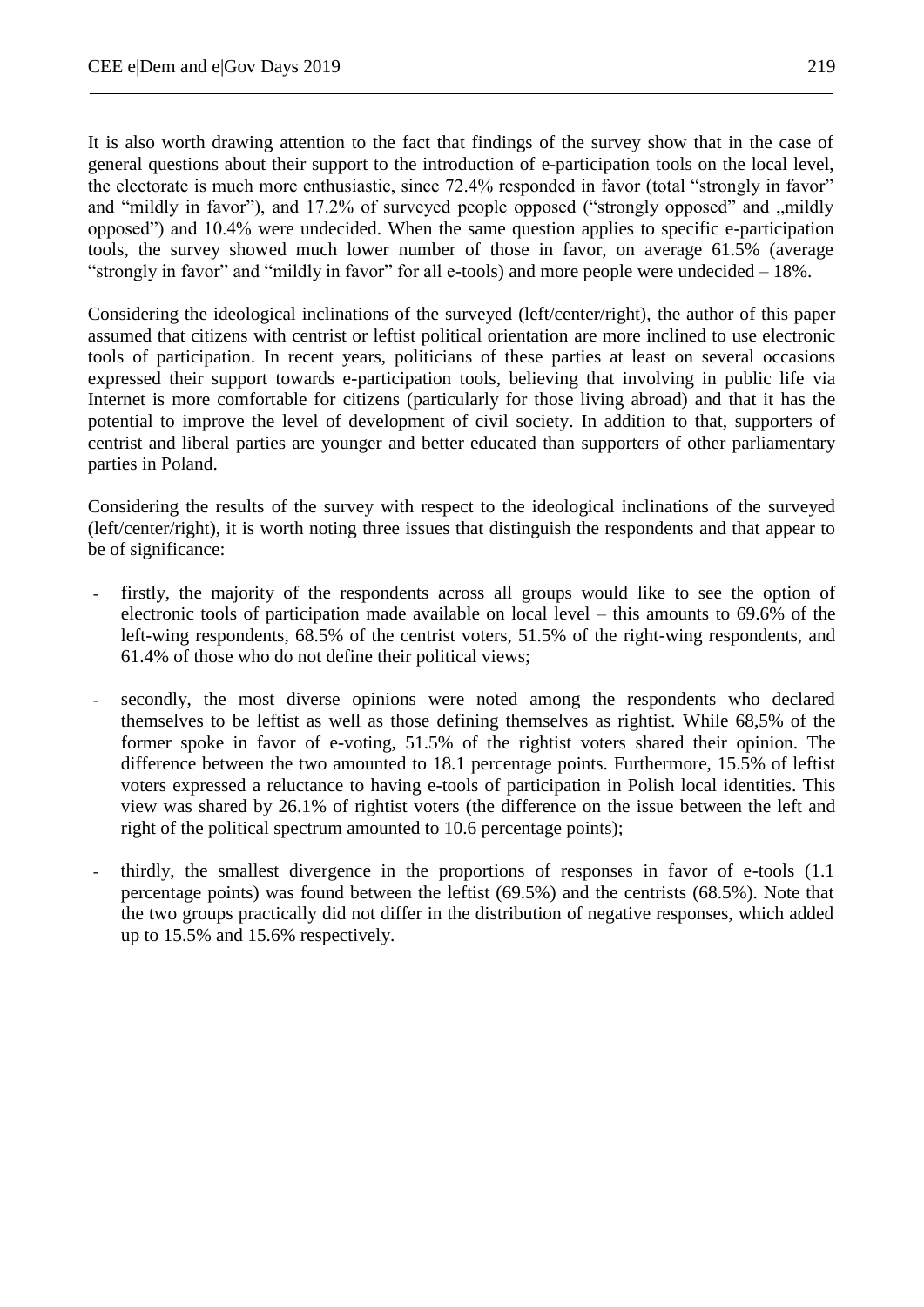

**Chart 2. Percent distribution of responses to the question "Do you approve introduction of electronic tools of civic participation in decision-making processes on the local level?" relative to declared political views** Source: own surveys.

Answers to the question about specific solutions provided those are available seem to be very interesting. The analysis of data in table no. 2 shows that a clear majority of respondents were in favor.

In the case of a question about using e-participation tools, as many as 67.4% of the surveyed were in favor (total "strongly in favor" and "mildly in favor").

| <b>Ouestion</b>                                                                                               | <b>Strongly</b><br>opposed | <b>Mildly</b><br>opposed | <b>Undecided</b> | <b>Mildly</b> in<br>favor | <b>Strongly in</b><br>favor |  |  |  |  |
|---------------------------------------------------------------------------------------------------------------|----------------------------|--------------------------|------------------|---------------------------|-----------------------------|--|--|--|--|
| Given the option, would you use e-<br>tools of participation in decision-<br>making processes on local level? | 7.2                        | 10                       | 15.4             | 36.7                      | 30.7                        |  |  |  |  |
| Given the option, would you use the following e-tools of participation?                                       |                            |                          |                  |                           |                             |  |  |  |  |
| participatory e-budgeting                                                                                     | 6.2                        | 12.1                     | 17.9             | 36.7                      | 27.1                        |  |  |  |  |
| e-consultation                                                                                                | 5.8                        | 12.8                     | 17.2             | 33.6                      | 30.6                        |  |  |  |  |
| local e-referendum                                                                                            | 13                         | 14.5                     | 22.4             | 32.5                      | 17.6                        |  |  |  |  |
| local e-elections                                                                                             | 17.8                       | 18.2                     | 23.8             | 26.2                      | 14                          |  |  |  |  |
| local e-initiative                                                                                            | 15.7                       | 12.3                     | 22.1             | 27.9                      | 22                          |  |  |  |  |

**Table 2. Percent distribution of responses to the question " Given the option, would you use e-tools of participation in decision-making processes on local level?** Source: own conclusions based on survey findings.

As regards the use of specific electronic solutions, the surveyed had similar opinions to those regarding their support to e-tools. The largest number of potential users would use e-consultations and e-citizen budget (respectively 64.2% and 63.8%). In the case of a local referendum and local initiative, public support was relatively high, respectively 50.1% and 49.9%. The fewer potential users are in favor of electronic local elections, since only 40.2% of the surveyed declared their participation in the decision-making process. It should be noted that 36% (total "strongly opposed" and "mildly opposed") of respondents indicated that they would not use electronic voting in local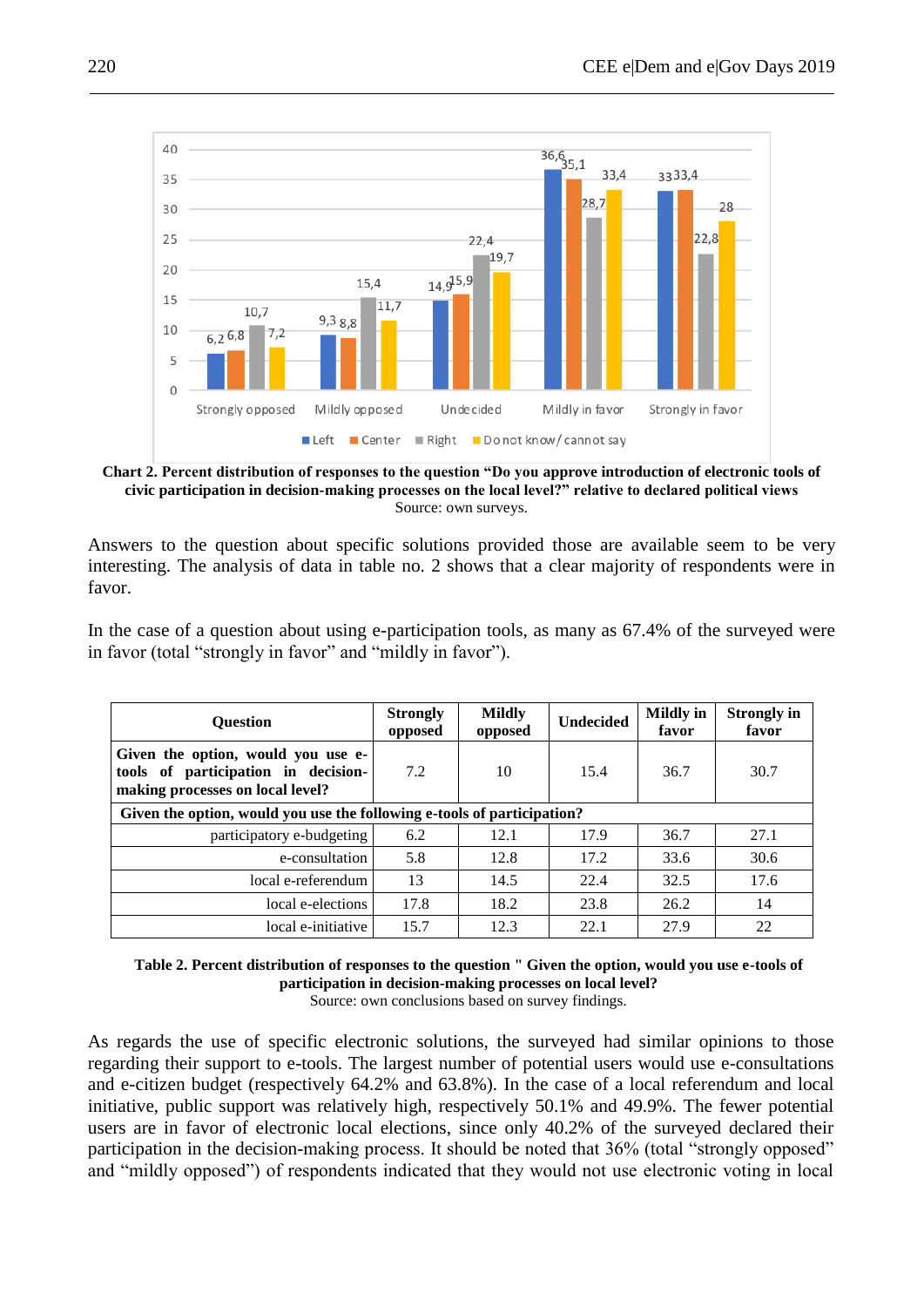elections. Nearly 24% of the surveyed remained undecided. Like in the case of the first question, it is clear that "hard" institutional solutions raise major doubts among respondents, and they are reluctant when it comes to declare the use of such solutions. We may assume that the respondents prefer to use consultations rather than decision making. Elections, contrary to consultations, initiatives, and budget, involve more "responsibility" and respondents are wary.

It is also worth mentioning the fact that the findings regarding "general" questions about the use of e-participation tools on the local level, respondents are much more enthusiastic – 67.4% were in favor (total "strongly in favor" and "mildly in favor"), whereas 17.2% of people opposed ("strongly opposed" and "mildly opposed") and 15.4% were undecided. When the question refers to more specific e-participation tools, we get fewer supporters – on average 53.56% (average answers "strongly in favor" and "mildly in favor" for all e-tools) and more opponents – 25.7%, and 2.,7% undecided.

Since, according to the analysis, electronic local elections seem to raise major doubts among the surveyed, the further part of the analysis concentrates on e-voting in local elections and analysis covered opinions of the respondents about the use of the solution.

As mentioned above, the largest number of respondents declared that in case of an opportunity to use e-voting in local elections, they would use it. Findings presented in chart 3 show, however, that the society is highly polarized, most probably due to the fact that the respondents are not familiar with e-elections, which makes them wary as regards the use of this form of voting.



Chart 4 show that the female respondents prevail among those who are wary as regards using eelection at the local level. Regarding gender there is no any substantial relationship.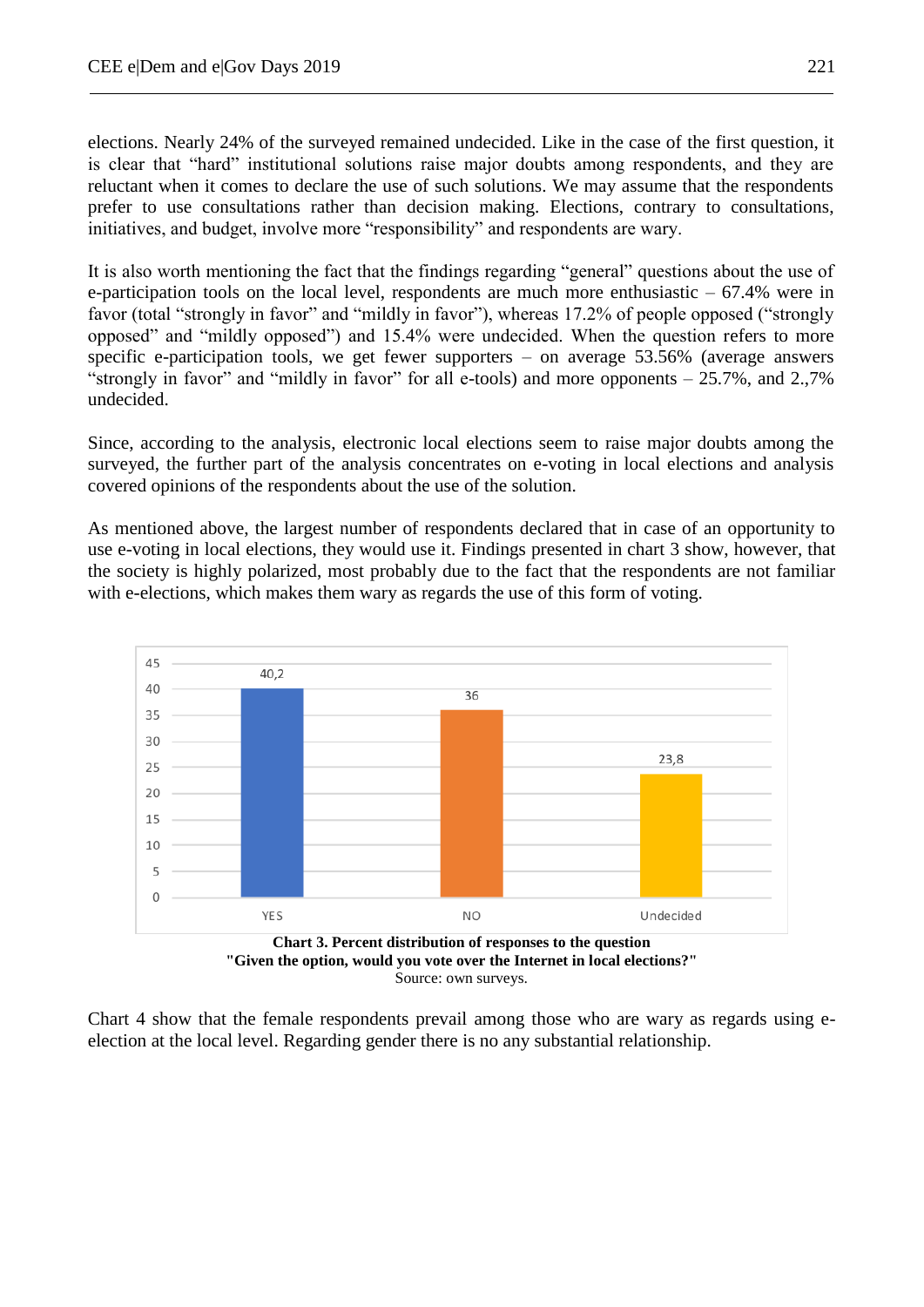



The author of the article assumes that the younger respondents will express higher support for evoting in comparison to those representing older groups. The youth voters are comfortable with technology and are open to various technological innovations. Thus, they could also choose e voting as a potential way to participate in elections [11]. This opinion is also included in a report "Democracy Rebooted: The Future of Technology in Elections" published by the Atlantic Council, where Conny B. McCormack states that, "...the lives of younger voters are increasingly defined by the digital world, and they will want the elections process to reflect the rest of their lives" [12].

The possibility of engaging youth in the political system using technology seems to be a logical step.



**Chart 5. Percent distribution of responses to the question "Given the option, would you vote over the Internet in local elections?" (relative to age)** Source: own surveys.

Data presented in chart 5 are not surprising, since they show that those in favor of e-voting in local elections are respondents in two youngest groups, namely up to 34 year of age. We can see that the number of respondents who oppose e-voting grows with age. Therefore, we may conclude that groups that are most interested in using e-voting at the local level are citizens up to 54 years of age.

An important determinant of support for e-voting may be the place of residence. I assume that in terms of place of residence the support for e-voting covers largely with the map of political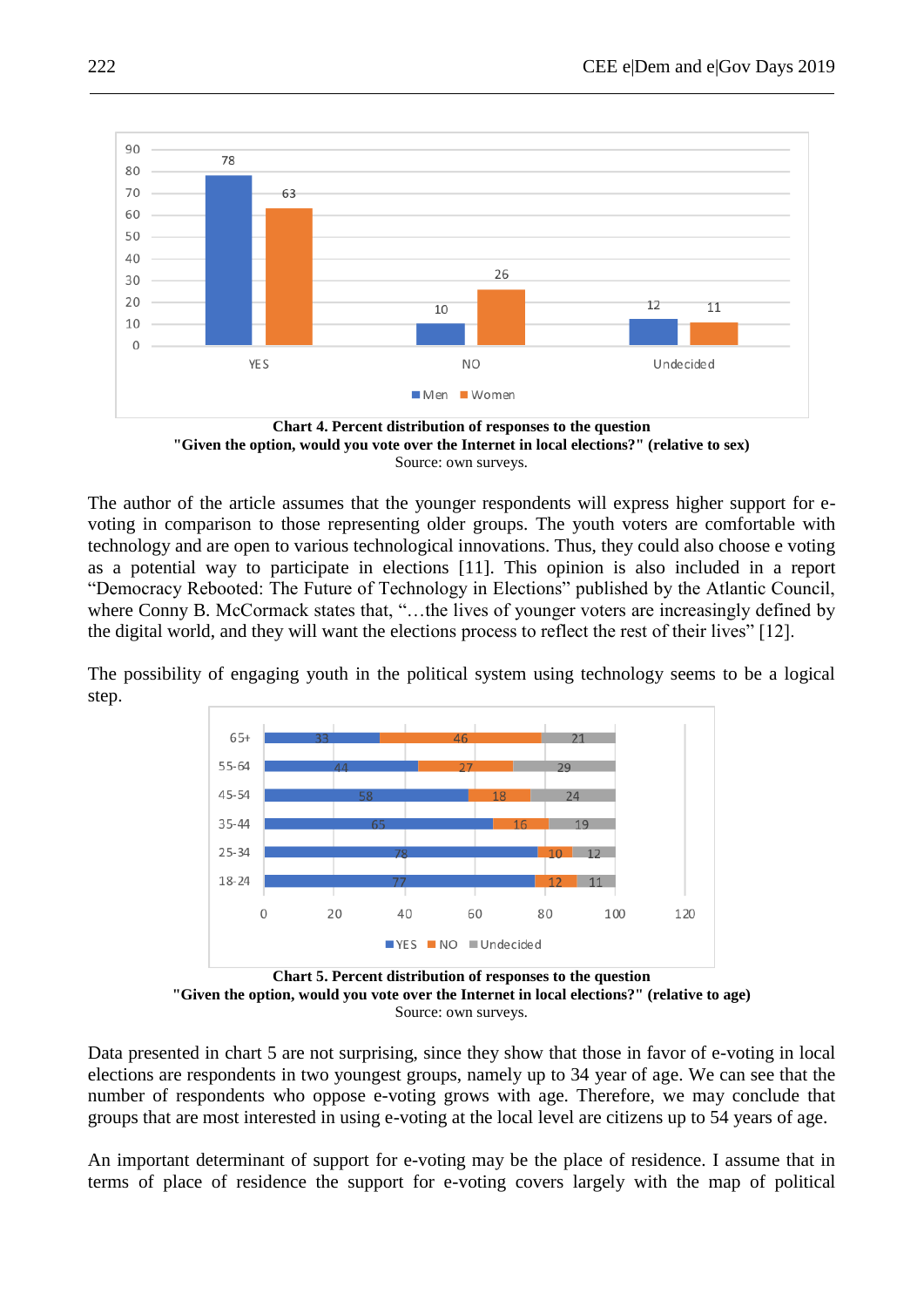preferences in Poland. Biggest towns in Poland are much more enthusiastic than the villages. This coincides with the fact that access to the Internet is smaller in rural areas than in more urbanized regions, especially in medium and large cities.

If we take into consideration respondents' place of residence, we can see that electronic voting in local elections is mostly supported by inhabitants of cities (80%), especially large cities, and the largest number of opponents are in rural areas (24%). It is not surprising, since in cities IT infrastructure and skills are much higher than in rural areas.



**Chart 6. Percent distribution of responses to the question "Given the option, would you vote over the Internet in local elections?" (relative to place of living)** Source: own surveys.

Education was yet another criterion taken into consideration during the survey. There are opinions that people with higher education, who in many cases live in urban areas - will much more often choose e-voting, which is probably related to their knowledge on the Internet, or more broadly new technologies. Mihel Solvak and Kristjan Vassil confirm this assumption in their research – they write: "A higher education appeared to be weakly but positively associated with internet voting, though its effect was not consistent" [27].



**Chart 7. Percent distribution of responses to the question "Given the option, would you vote over the Internet in local elections?" (relative to education)** Source: own surveys.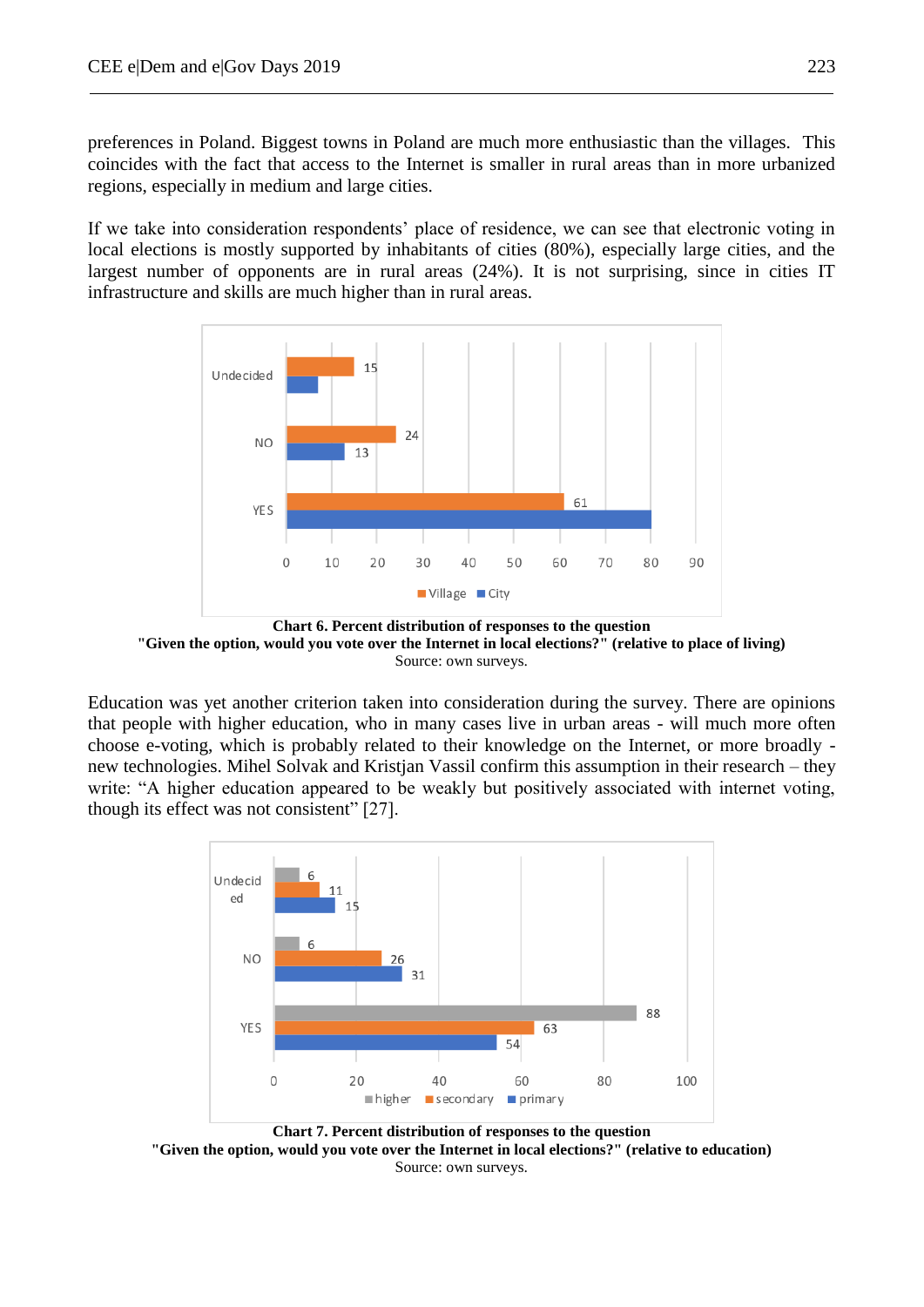Answers to the question about the use of e-voting in local elections show that respondents with higher education are most open to this form of voting.

### **5. Conclusions**

One of the most important issues of the contemporary democracy is the declining political engagement of the electorate. Information and communication technologies seem to be very useful in this particular context, since apart from broader and faster access to information, they create opportunity to "modernize" decision-making end elections procedures and making them more attractive.

Findings presented in the article prove that it is worth to consider the implementation of new participation solutions, since the society is interested in new convenient forms of participation in public life – not only on the local level but certainly also on the state level as well. Answers to all questions related to the implementation of e-participation tools and e-voting itself prove that regardless of the different factors, the opinions of Poles are positive. Interestingly, in Poland there are no measures to implement e-voting as an alternative form of participation in general votes. At the local level, various e-tools solutions are practiced, however, it seems that these measures are still insufficient.

In recent years, the growing popularity of various innovative participation tools has been observed in a number of European countries and elsewhere in the world, including Estonia, Switzerland, United States and Australia. The rapid development of information and communication technologies (ICT) brings new tools, such as the Internet, mobile phones, digital platforms etc. in various field of social life, including politics. Modern technologies complement, expedite and improve three types of activities: provision of information, communication related to a large extend to the participation in a political debate and participation in making political decisions.

The introduction of citizen participation forms based on new technologies has been discussed not only among politicians and IT experts, but also social groups. The latter believe that such solutions not only increase mobility of citizens, but also contribute to simplified procedures and engagement of larger groups of citizens in decision making in cities, municipalities, regions etc.

Despite technical issues of Internet and e-tools security, benefits for various social groups as well as positive experience in many countries may provide a strong incentive to adopt e-tools not only in particular countries in Europe, including Poland, but also in other parts of the world.

## **6. References**

- [1] BRUNDIGE, J., RICE, R., Political engagement online: do the information rich get richer and the like-minded more similar?,, in: A. Chadwick, P. H. Howar (eds.), Routledge Handbook of Internet Politics, London–New York
- [2] CLIFT, S., E-Democracy, E-Governance and Public Net-Work (Government 2.0) Overview, 2003, http://stevenclift.com/?p=104, accessesd: 14.01.2019.
- [3] DOUS, Z. M. Z., SEWISY, A. A., SEDDIK, M. F., Decision Making Techniques and Tools Based On Decision Support System, Journal Of Engineering Research And Application Www.Ijera.Com, Vol. 8, Issue3, (2018)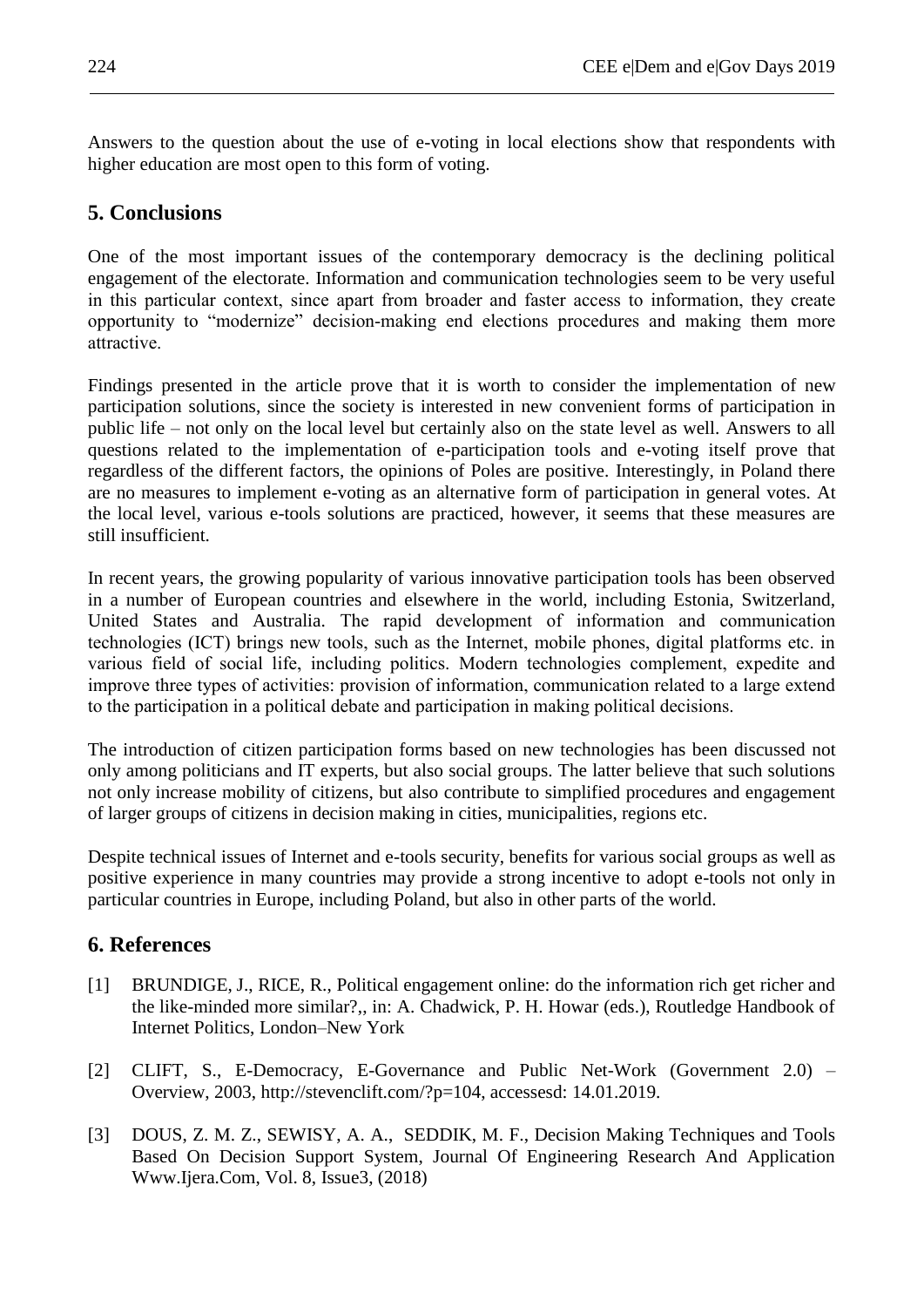- [4] eEurope 2005: An information society for all. An Action Plan to be presented in view of the Sevilla European Council, 21/22 June 2002, Commision of the European Communities, http://eur-lex.europa.eu/LexUriServ/LexUriServ.do?uri=COM:2002:0263:FIN:EN:PDF, accessed 14.01.2018.
- [5] GIL-GARCIA, J. R., GONZALEZ-MIRANDA, F., E-government and Opportunities for Participa-tion: The Case of the Mexican State Web Portals, in: C. Reddick (ed.)., Citizens and E-Government: Evaluating Policy and Management, , IGI Global, Hershey, PA, 2010.
- [6] GRÖNLUND, Å., Emerging electronic infrastructures Exploring democratic components, in: Social Science Computer Review, no. 1 (21) (2003).
- [7] HAJDUK, S., E-partycypacja jako nowoczesna forma komunikacji w zarządzaniu przestrzennym miast, on: Studia i Prace. Zeszyt Naukowy Kolegium Zarządzania i Finansów, SGH, no 170 (2018).
- [8] KATZ**,** J., RICE, R., Social Consequences of Internet Use, Access, Involvement, and Interaction, London.
- [9] KRAEMER, K., KING, K., Information Technology and Administrative Reform: Will e-Government be Different?, "The International Journal of Electronic Government Research" 2, no 1 (2005).
- [10] LUTEREK, M., E-government. Systemy informacji publicznej, Wydawnictwa Akademickie i Profesjonalne, Warszawa, 2010.
- [11] MADISE, Ű., VINKEL, P., Constitutionality of Remote Internet Voting: The Estonian Perspective, in: Juridica International no XVIII (2011).
- [12] MCCORMACK, C. B., Democracy Rebooted: the Future of Technology in Elections Report, 2016, http://publications.atlanticcouncil.org/electiontech/assets/report.pdf, 12.03.2019.
- [13] MATCZAK, P., MĄCZKA, K., MILEWICZ, M., E-partycypacja. Zastosowania sondażu internetowego jako narzędzia partycypacyjneg*o*, in: Ruch Prawniczy, Ekonomiczny i Społeczny, vol. 1/2015.
- [14] MUSIAŁ-KARG, M., The influence of ICT on modern democracy. Selected dilemmas of electronic democracy, in: Przegląd Politologiczny, np. 2 (2016).
- [15] MUSIAŁ-KARG, M., The Political Market and the Application of the Internet in: EDEM2011. Proceedings of the 5<sup>th</sup> Conference on Electronic Democracy 2011, ed. A. Prosser, Austrian Computer Society, Vienna, 2011.
- [16] MUSIAŁ-KARG, M., The Theory and Practice of Online Voting. The case of Estonia (selected issues), in: Athenaeum. Polish Political Science Studies, no 29 (2011).